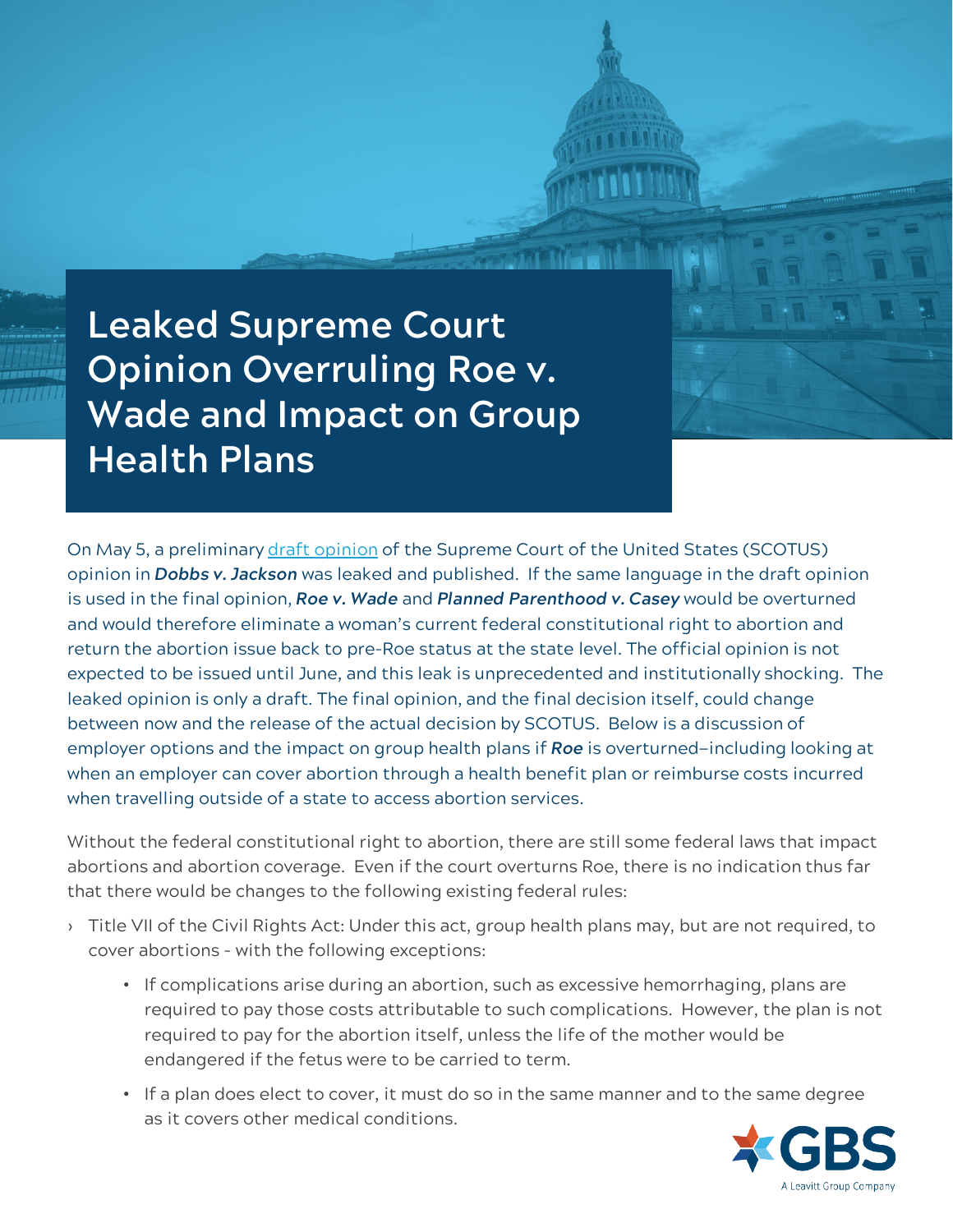› Hyde Amendment: Since 1977, federal law has banned the use of any federal funds for abortion unless the pregnancy is a result of rape, incest, or if it is determined to endanger the woman's life. This rule, known as the Hyde Amendment, is not a permanent law; rather it has been attached annually to Congressional appropriations bills and has been approved every year by Congress.

## **Interaction of Federal Laws, State Laws and Group Health Plan Funding**

Beyond this general federal legal framework for abortions, the main factors that impact a group health plan's policies and coverage for abortion include: 1) whether the group health plan is selffunded or fully insured and 2) the state(s) in which the employer and employees are located.

- > Self-funded plans are regulated by federal ERISA law that generally preempts state laws and state insurance regulations. Therefore, a self-funded plan has discretion over coverage for abortion and reimbursement for travel expenses related to abortion (discussed more below). If a plan sponsor wishes for their self-funded plan to cover abortions, participants would still be restricted in states that have laws limiting or regulating abortion providers or limit the ability of individuals to receive an abortion. So, employers should ensure that any abortion benefit offered under a self-funded plan is limited to benefits to procure a legal abortion in compliance with the laws of the state in which the medical services are rendered.
- $\rightarrow$  Fully insured plans are regulated by the state and would be subject to state insurance law requirements or state restrictions on abortion.
	- Some states require fully insured plans to cover abortion, for example: CA, NY, IL, ME, OR, and WA.
	- Other states currently have some level of abortion care restrictions on fully insured plans, for example, trigger bans that will automatically take effect if Roe is overturned, including near-total or total bans where no abortions are allowed under all or nearly all circumstances
	- The Kaiser Family Foundation provides a [webpage](https://www.kff.org/womens-health-policy/state-indicator/state-policies-protecting-or-restricting-legal-status-of-abortion/?currentTimeframe=0&sortModel=%7B%22colId%22:%22Location%22,%22sort%22:%22asc%22%7D) that lists state policies protecting or restricting legal status of abortion

In response to the leaked *Dobbs* opinion and prior, or planned, actions in certain states to restrict abortion, some employers have announced they will offer travel expense reimbursements for employees who may need to travel from a state with abortion restrictions to another state to receive an abortion.

Group health plans, HRAs, HSA, and FSAs can reimburse "medical care" as defined under IRC Section 213(d). Medical care under Section 213(d) includes for transportation primarily for and essential to medical care and for lodging (not to exceed \$50 per night per individual) while away from home primarily for and essential to medical care. Therefore, an employer may choose to reimburse employees for travel and lodging for medical care (including abortions) through a selffunded medical plan (including through an HRA).